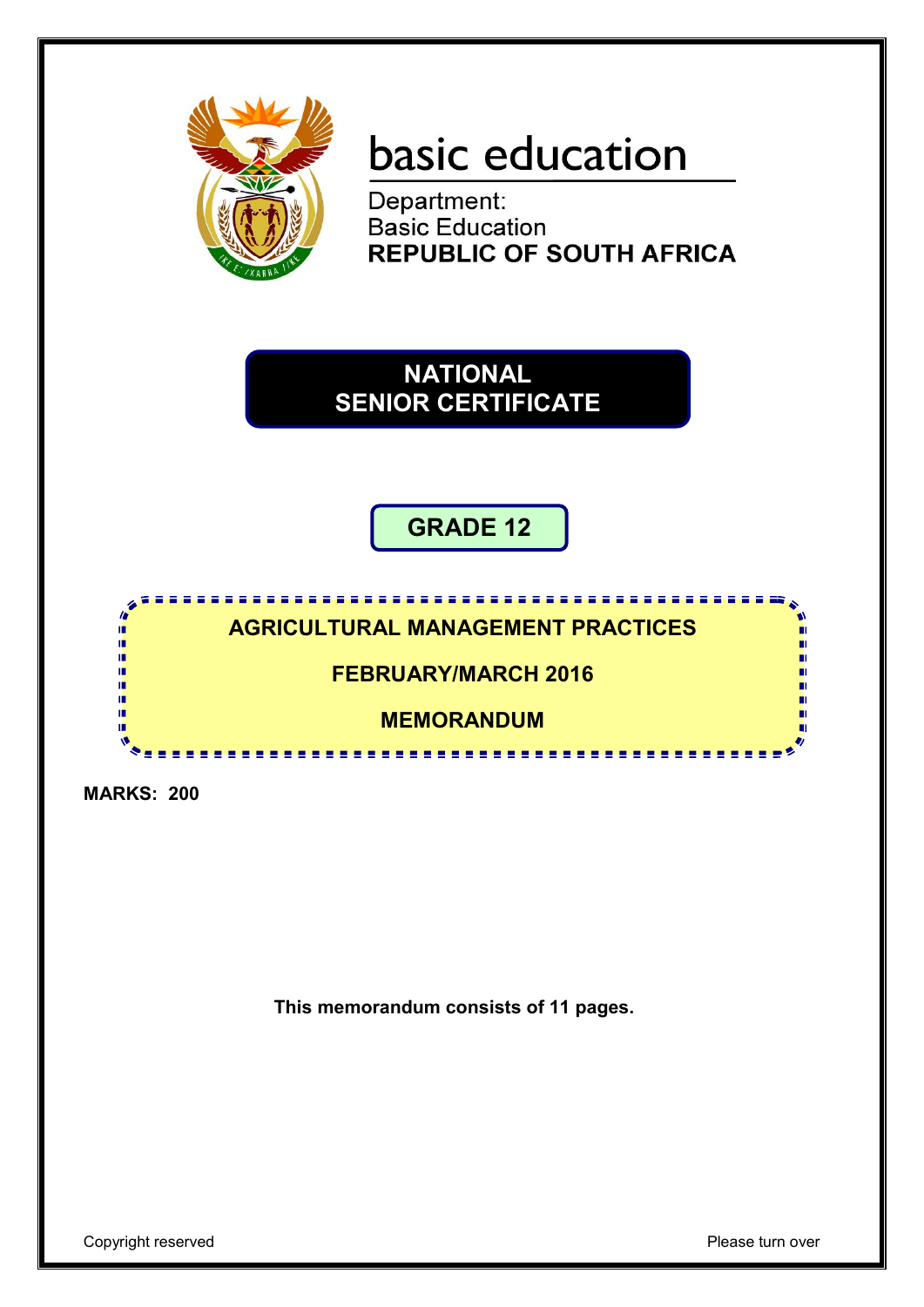# **SECTION A**

# **QUESTION 1**

| 1.1    | <b>Multiple-choice questions</b> |                         |      |
|--------|----------------------------------|-------------------------|------|
| 1.1.1  | $D \vee \vee$                    |                         |      |
| 1.1.2  | $C \vee C$                       |                         |      |
| 1.1.3  | $\mathsf{B}\mathbin{\checkmark}$ |                         |      |
| 1.1.4  | $A \vee C$                       |                         |      |
| 1.1.5  | $B \vee \vee$                    |                         |      |
| 1.1.6  | $A \vee C$                       |                         |      |
| 1.1.7  | $D \vee \vee$                    |                         |      |
| 1.1.8  | $C \vee C$                       |                         |      |
| 1.1.9  | $C \vee C$                       |                         |      |
| 1.1.10 | $D \vee \vee$                    | $(10 \times 2)$         | (20) |
| 1.2    | <b>Matching items</b>            |                         |      |
| 1.2.1  | $D \vee \vee$                    |                         |      |
| 1.2.2  | $F \checkmark$                   |                         |      |
| 1.2.3  | $A \vee C$                       |                         |      |
| 1.2.4  | $L \vee \vee$                    |                         |      |
| 1.2.5  | $B \vee \vee$                    |                         |      |
| 1.2.6  | $H \vee \vee$                    |                         |      |
| 1.2.7  | $C \vee C$                       |                         |      |
| 1.2.8  | $J \vee \vee$                    |                         |      |
| 1.2.9  | $K \vee \vee$                    |                         |      |
| 1.2.10 | $E \vee \vee$                    | $(10 \times 2)$         | (20) |
| 1.3    | <b>Correct agricultural term</b> |                         |      |
| 1.3.1  | Selective grazing $\checkmark$   |                         |      |
| 1.3.2  | Extensive system√                |                         |      |
| 1.3.3  | Yield $\checkmark$               |                         |      |
| 1.3.4  | Sterilising $\checkmark$         |                         |      |
| 1.3.5  | Mechanisation $\checkmark$       |                         |      |
| 1.3.6  | Short-term credit √              |                         |      |
| 1.3.7  | Budget $\checkmark$              |                         |      |
| 1.3.8  | Supply and demand $\checkmark$   |                         |      |
| 1.3.9  | Planning $\checkmark$            |                         |      |
| 1.3.10 | Cooperative $\checkmark$         | $(10 \times 1)$         | (10) |
|        |                                  | <b>TOTAL SECTION A:</b> | 50   |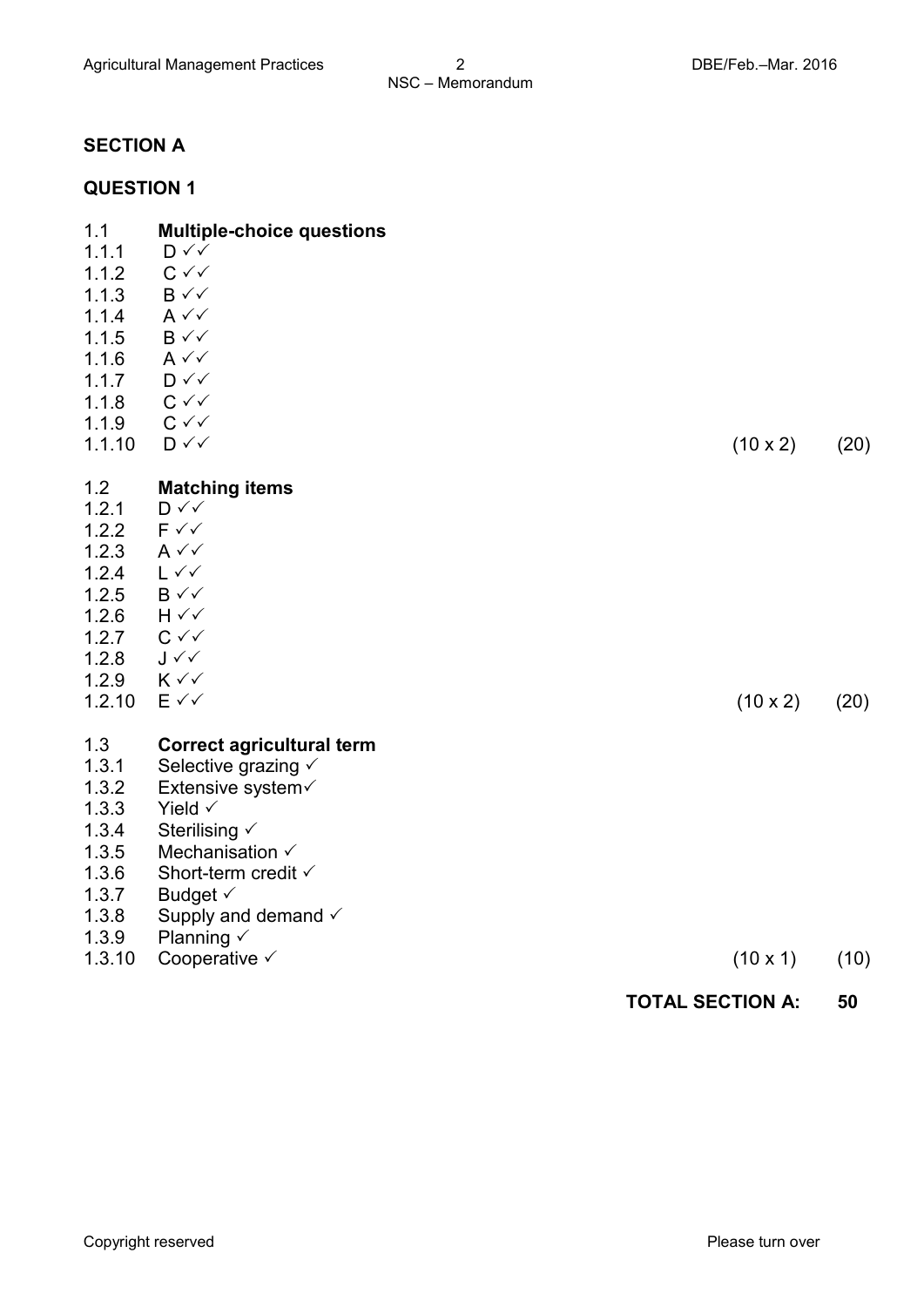## **SECTION B**

|       | QUESTION 2: PHYSICAL AND FINANCIAL PLANNING                                                                                                                                                                                                                                                                                                                                                                                                                                        |     |
|-------|------------------------------------------------------------------------------------------------------------------------------------------------------------------------------------------------------------------------------------------------------------------------------------------------------------------------------------------------------------------------------------------------------------------------------------------------------------------------------------|-----|
| 2.1.1 | <b>FOUR effects of ill health on productivity</b><br>Absenteeism from work V<br>$\bullet$<br>Loss of productive time during medical treatments $\checkmark$<br>$\bullet$<br>Work overload on healthy workers √<br>$\bullet$<br>Loss of experience $\checkmark$<br>$\bullet$<br>Increase in medical costs for the business $\checkmark$<br>$\bullet$<br>Lower profit margins $\checkmark$<br>(Any 4)<br>$\bullet$                                                                   | (4) |
| 2.1.2 | The Unemployment Insurance Act, 2001 (Act 63 of 2001)<br>It makes provision for the security of farm workers $\checkmark$<br>When they become unemployed through illness, resignation, dismissal or<br>$\bullet$<br>retrenchment √                                                                                                                                                                                                                                                 | (2) |
| 2.2   | Items that must be included in a service contract<br>The full name and address of the employer $\checkmark$<br>$\bullet$<br>The name and occupation of the employee $\checkmark$<br>$\bullet$<br>The date of commencement of services $\checkmark$<br>$\bullet$<br>Working day and working hours $\checkmark$<br>$\bullet$<br>Remuneration and overtime remuneration $\checkmark$<br>$\bullet$<br>Leave conditions $\checkmark$<br>(Any 5)<br>$\bullet$                            | (5) |
| 2.3   | Functions of soil as a resource in agricultural production<br>Medium for plant growth/provides anchorage to plants $\checkmark$<br>$\bullet$<br>Supplies mineral/elements to the plants $\checkmark$<br>$\bullet$<br>Keeps and supplies moisture to the plants $\checkmark$<br>$\bullet$<br>Habitat for beneficial and non- beneficial micro- organisms $\checkmark$<br>$\bullet$<br>It plays a recycling function for polluted water and air $\checkmark$<br>(Any 4)<br>$\bullet$ | (4) |
| 2.4.1 | Best methods of disposing chemical containers<br>Incineration $\checkmark$<br>Bury containers deep into the soil $\checkmark$<br>Sending the containers back to the manufacturing company for reusing/<br>$\bullet$<br>$recycle\checkmark$<br>(Any 2)                                                                                                                                                                                                                              | (2) |
| 2.4.2 | Effects of incorrect application of chemicals on soil and environment<br>Soil degradation $\checkmark$<br>$\bullet$<br>Environmental pollution $\checkmark$<br>٠<br>Kills soil organisms $\checkmark$<br>$\bullet$<br>Underground water pollution $\checkmark$<br>$\bullet$<br>Surface water pollution $\checkmark$<br>$\bullet$<br>Drastic change in the soil reaction $\checkmark$<br>(Any 4)                                                                                    | (4) |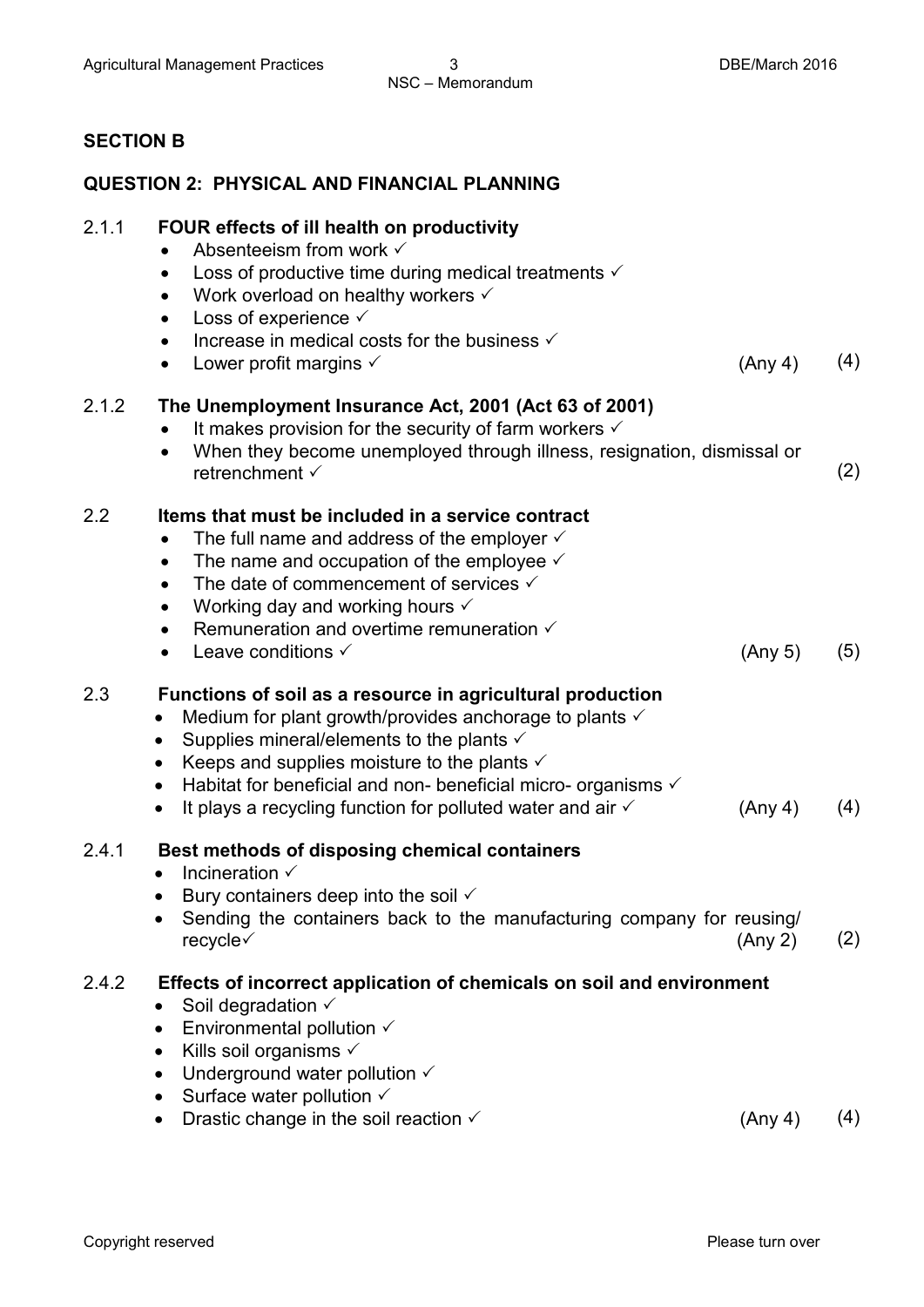| 2.5   | Soil quality<br>Fertility $\checkmark$<br>$\bullet$<br>Water holding capacity $\checkmark$<br>$\bullet$<br>Physical activity $\checkmark$<br>$\bullet$<br>Ability to erode√<br>$\bullet$                                                                                                                                                                                                                                                   | (Any 3) | (3) |
|-------|--------------------------------------------------------------------------------------------------------------------------------------------------------------------------------------------------------------------------------------------------------------------------------------------------------------------------------------------------------------------------------------------------------------------------------------------|---------|-----|
| 2.6   | Functions of contours in relation to control of soil erosion<br>By shortening the slope length the rate and quantity of water flow will be<br>reduced $\checkmark$                                                                                                                                                                                                                                                                         |         |     |
|       | Changes the angle of running water to be slower $\checkmark$<br>$\bullet$                                                                                                                                                                                                                                                                                                                                                                  |         | (2) |
| 2.7.1 | Advantages of using GPS in farm operations<br>Saving of inputs $\checkmark$<br>Application of input where it is required $\checkmark$<br>$\bullet$<br>Saving money V<br>$\bullet$<br>Optimal resource utilisation V                                                                                                                                                                                                                        | (Any 3) | (3) |
|       |                                                                                                                                                                                                                                                                                                                                                                                                                                            |         |     |
| 2.7.2 | The abbreviation GPS in full<br>Global Positioning System ✓                                                                                                                                                                                                                                                                                                                                                                                |         | (1) |
| 2.7.3 | <b>Farming system that utilises GPS</b><br>Precision farming $\checkmark$                                                                                                                                                                                                                                                                                                                                                                  |         | (1) |
| 2.7.4 | Definition of the term grid cell<br>Is the division of an agricultural field into small units√<br>For the purposes of soil sampling and soil analysis $\checkmark$<br>$\bullet$                                                                                                                                                                                                                                                            |         | (2) |
| 2.7.5 | Type of data that can be obtained from grid cell<br>pH status $\checkmark$<br>$\bullet$<br>nutrient status of the soil $\checkmark$<br>$\bullet$<br>Soil form/series √<br>$\bullet$<br>Soil type $\checkmark$                                                                                                                                                                                                                              | (Any 2) | (2) |
| 2.8   | Precautions to adhere to when using farm implements and machinery<br>Always wear appropriate protective clothing $\checkmark$<br>Never touch a moving part of a machine $\checkmark$<br>٠<br>Make sure people are safe when coupling implements $\checkmark$<br>$\bullet$<br>Make sure gears, pulleys are protected by a safety guard $\checkmark$<br>$\bullet$<br>Only one person should be allowed on the tractor/implement $\checkmark$ |         |     |

• Make use of correct tools for every operation  $\checkmark$  (Any 4) (4)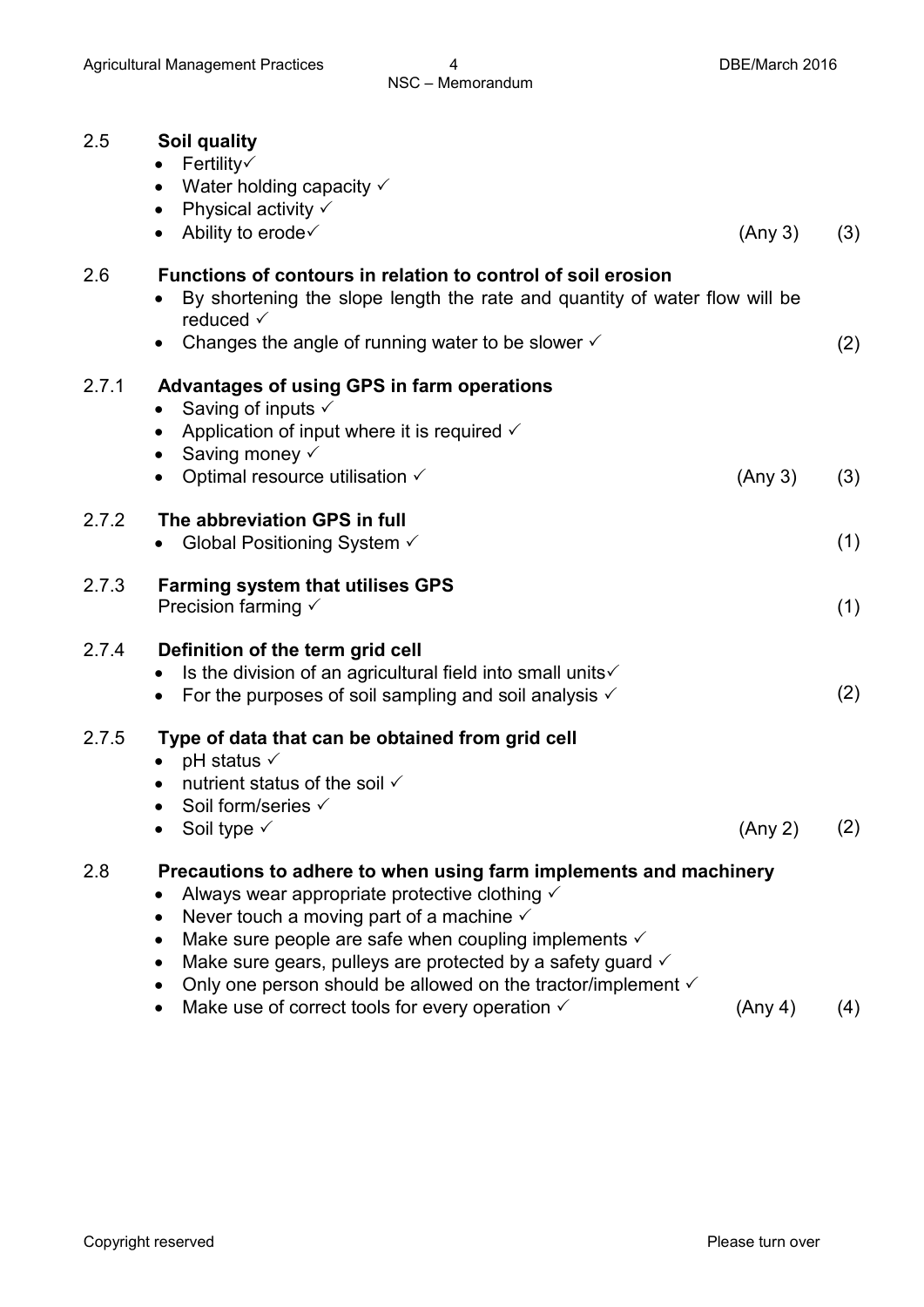| 2.9.1                                                                              | THREE primary aims of a budget for a farm business<br>To set limits on the amounts to be used for farming activities $\checkmark$<br>$\bullet$<br>To obtain credit on time $\checkmark$<br>$\bullet$<br>• To coordinate resources and money spent as planned $\checkmark$<br>To help determine whether to expand the business or not $\checkmark$                                                                                                                                                                                | (Any 3) | (3)         |  |
|------------------------------------------------------------------------------------|----------------------------------------------------------------------------------------------------------------------------------------------------------------------------------------------------------------------------------------------------------------------------------------------------------------------------------------------------------------------------------------------------------------------------------------------------------------------------------------------------------------------------------|---------|-------------|--|
| 2.9.2                                                                              | Advantages of a cash flow budget<br>Provides a guideline for farming expenses ✓<br>$\bullet$<br>Informs the source of money V<br>$\bullet$<br>Prevents impulsive purchases by the farmer $\checkmark$<br>$\bullet$<br>Informs how much money is available each week or month $\checkmark$<br>$\bullet$                                                                                                                                                                                                                           |         | (4)         |  |
| 2.10                                                                               | Sources of information available to the farmer<br>• Websites $\checkmark$<br>Publications from commodity associations $\checkmark$<br>$\bullet$<br>Agricultural extension services $\checkmark$<br>$\bullet$<br>• Farmers' information days $\checkmark$<br>Publications from financial institutions $\checkmark$<br>$\bullet$<br>News media (newspapers, radio or television) $\checkmark$<br>$\bullet$                                                                                                                         | (Any 4) | (4)<br>[50] |  |
| QUESTION 3: ENTREPRENEURSHIP, RECORDING, MARKETING AND BUSINESS<br><b>PLANNING</b> |                                                                                                                                                                                                                                                                                                                                                                                                                                                                                                                                  |         |             |  |
| 3.1.1                                                                              | THREE reasons for developing a business plan<br>To test the feasibility and economic viability of the business idea $\checkmark$<br>$\bullet$<br>To determine your financial needs $\checkmark$<br>$\bullet$<br>To guide daily operations $\checkmark$<br>$\bullet$<br>To ensure effective business management $\checkmark$<br>$\bullet$<br>To allow you to foresee problems $\checkmark$<br>$\bullet$<br>To gain knowledge about marketing opportunities √<br>$\bullet$<br>To reposition the business $\checkmark$<br>$\bullet$ | (Any 3) | (3)         |  |
| 3.1.2                                                                              | TWO internal factors and TWO external factors from the SWOT analysis<br>(a) Internal factors                                                                                                                                                                                                                                                                                                                                                                                                                                     |         |             |  |

| • Strengths $\checkmark$  |     |
|---------------------------|-----|
| • Weaknesses $\checkmark$ | (2) |
| (b) External factors      |     |

## • Opportunities  $\checkmark$ • Threats  $\checkmark$

## 3.2.1 **Definition of entrepreneurship**

 $\bullet$  It is the process of discovering, evaluating and exploiting opportunities  $\checkmark$ 

• To start and grow a new business  $\checkmark$ 

(2)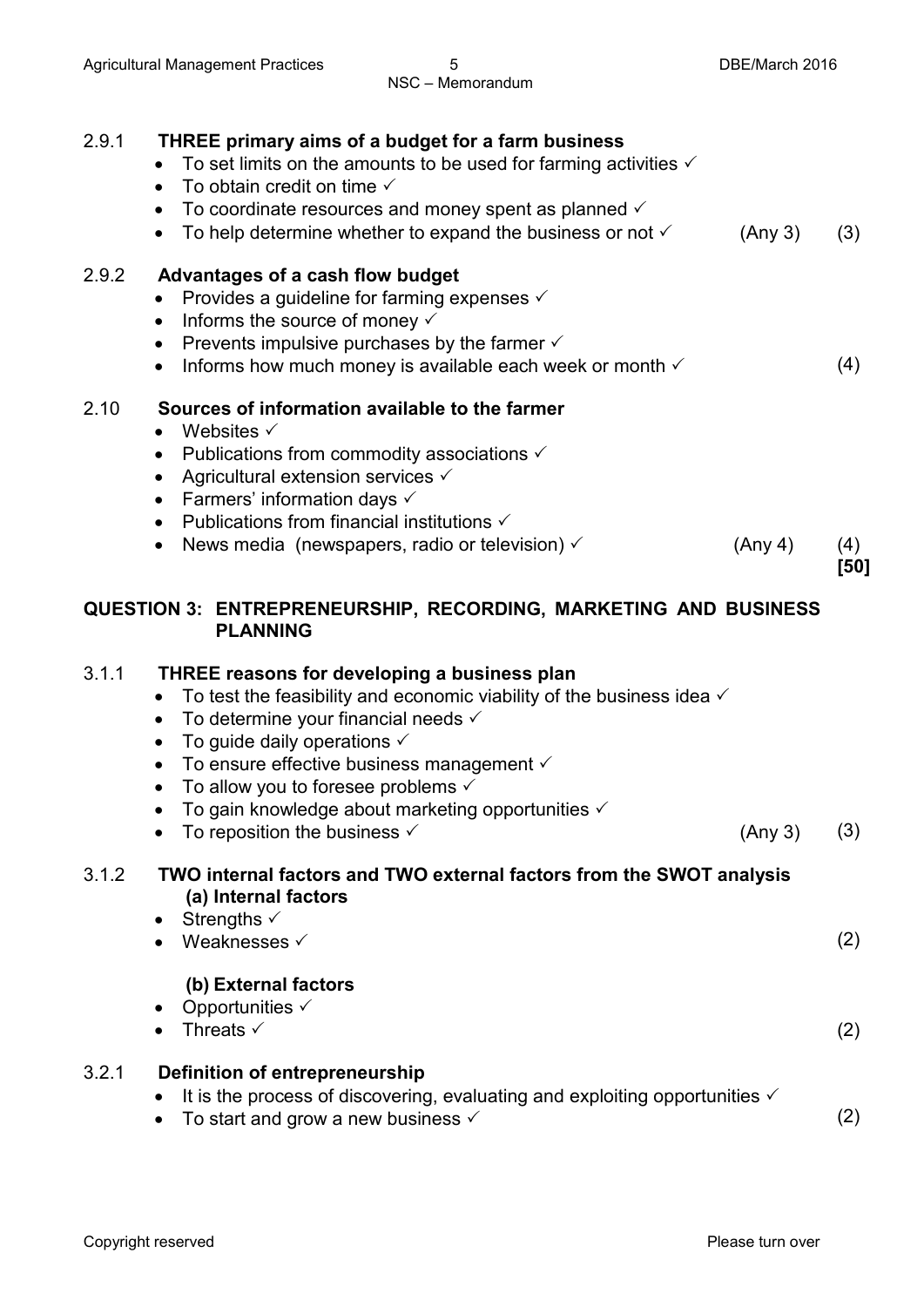| 3.2.2 | <b>THREE characteristics of entrepreneurs</b><br>Strong self- belief/confidence √<br>٠<br>Takes risks $\checkmark$<br>$\bullet$<br>Initiates things/self- starter √<br>$\bullet$<br>Good people skills $\checkmark$<br>$\bullet$<br>Handle responsibilities $\checkmark$<br>$\bullet$<br>Hard worker $\checkmark$<br>$\bullet$<br>Visionary $\checkmark$<br>$\bullet$<br>See opportunities $\checkmark$<br>$\bullet$<br>Decision maker √<br>$\bullet$<br>Reliable √<br>$\bullet$<br>Energetic $\checkmark$<br>$\bullet$ |                                                                               |     |
|-------|-------------------------------------------------------------------------------------------------------------------------------------------------------------------------------------------------------------------------------------------------------------------------------------------------------------------------------------------------------------------------------------------------------------------------------------------------------------------------------------------------------------------------|-------------------------------------------------------------------------------|-----|
|       | Management skills √<br>$\bullet$                                                                                                                                                                                                                                                                                                                                                                                                                                                                                        | (Any 3)                                                                       | (3) |
| 3.3.1 | <b>Primary business</b><br>Producing an agricultural raw product $\checkmark$                                                                                                                                                                                                                                                                                                                                                                                                                                           |                                                                               | (1) |
| 3.3.2 | <b>Secondary business</b><br>Processing of the agricultural raw product on the farm into another<br>product $\checkmark$<br>Processing the raw product to make it more acceptable for the<br>consumer√                                                                                                                                                                                                                                                                                                                  | (Any 1)                                                                       | (1) |
| 3.3.3 | <b>Tertiary business</b><br>Service delivery to tourists/customers visiting the farm $\checkmark$                                                                                                                                                                                                                                                                                                                                                                                                                       |                                                                               | (1) |
| 3.4   | Aim of keeping records by a farmer<br>Setting objectives for the enterprises $\checkmark$<br>$\bullet$<br>Planning and implementing farming activities $\checkmark$<br>$\bullet$<br>Planning for the future $\checkmark$<br>$\bullet$<br>Creating a data base (history) for the farm $\checkmark$                                                                                                                                                                                                                       | (Any 2)                                                                       | (2) |
|       |                                                                                                                                                                                                                                                                                                                                                                                                                                                                                                                         |                                                                               |     |
| 3.5   | Table of advantages and disadvantages of using computers                                                                                                                                                                                                                                                                                                                                                                                                                                                                |                                                                               |     |
|       | <b>Advantages</b>                                                                                                                                                                                                                                                                                                                                                                                                                                                                                                       | <b>Disadvantages</b>                                                          |     |
|       | Easier access to information $\checkmark$<br>$\bullet$                                                                                                                                                                                                                                                                                                                                                                                                                                                                  | The farmer must be computer<br>$\bullet$                                      |     |
|       | Calculations more accurately done $\checkmark$<br>$\bullet$                                                                                                                                                                                                                                                                                                                                                                                                                                                             | literate $\checkmark$                                                         |     |
|       | More information can be stored in<br>$\bullet$                                                                                                                                                                                                                                                                                                                                                                                                                                                                          | In the case of electricity<br>$\bullet$                                       |     |
|       | less space $\checkmark$                                                                                                                                                                                                                                                                                                                                                                                                                                                                                                 | outage,<br>records<br>are<br>not                                              |     |
|       | Comparisons can be made easier ✓<br>٠                                                                                                                                                                                                                                                                                                                                                                                                                                                                                   | accessible $\checkmark$                                                       |     |
|       | Can make use of trusted and tested<br>٠<br>programs for production, financial and                                                                                                                                                                                                                                                                                                                                                                                                                                       | is<br>expensive<br>buy<br>It<br>to<br>$  \bullet  $<br>computers $\checkmark$ |     |

 $(Any 2)$ 

• It takes time to update data  $\checkmark$  $(Any 2)$  (4)

• Technology must be updated

on a regular basis  $\checkmark$ 

physical records  $\checkmark$ 

• Transfer of information is easier  $\checkmark$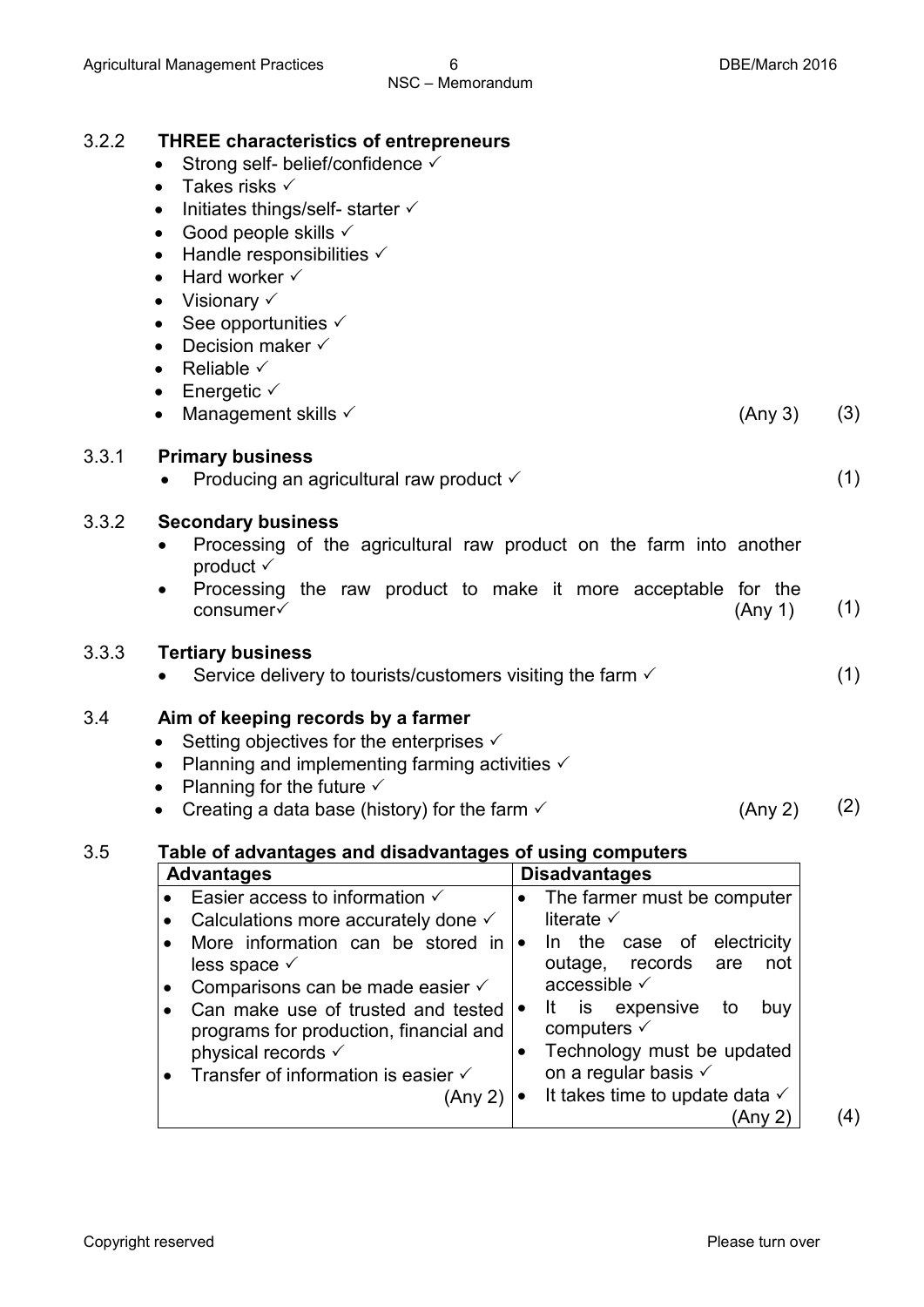| 3.6   | Information about each farm worker<br>The farm worker's name and ID number $\checkmark$<br>$\bullet$<br>Personal information $\checkmark$<br>$\bullet$<br>Date of employment $\checkmark$<br>$\bullet$<br>Presence/Absence from work √<br>$\bullet$<br>Annual/Sick leave √<br>$\bullet$<br>Working hours and over- time $\checkmark$<br>$\bullet$<br>Contract of employment $\checkmark$<br>$\bullet$ |     |
|-------|-------------------------------------------------------------------------------------------------------------------------------------------------------------------------------------------------------------------------------------------------------------------------------------------------------------------------------------------------------------------------------------------------------|-----|
|       | 'In Natura' payment $\checkmark$<br>(Any 3)<br>$\bullet$                                                                                                                                                                                                                                                                                                                                              | (3) |
| 3.7   | Aspects in a log book for all farm machinery and implements<br>Date of purchase $\checkmark$<br>$\bullet$<br>Price of the item purchased $\checkmark$<br>$\bullet$<br>Annual depreciation on items bought √<br>$\bullet$<br>Quantity of each item bought, lost, replaced, and stock $\checkmark$<br>(Any 2)<br>$\bullet$                                                                              | (2) |
| 3.8.1 | An inventory<br>An inventory form is used to provide the farmer with a complete list of all<br>$\bullet$<br>assets belonging to the farming enterprise $\checkmark$                                                                                                                                                                                                                                   | (1) |
| 3.8.2 | A cheque<br>A cheque is used to withdraw cash from the bank or it can be used to pay<br>for services/goods rendered $\checkmark$                                                                                                                                                                                                                                                                      | (1) |
| 3.8.3 | An invoice<br>An invoice is used to document the sale of goods $\checkmark$                                                                                                                                                                                                                                                                                                                           | (1) |

## 3.9 **TRIAL BALANCE OF VEGETABLE FARMING COOPERATIVE ON 31 OCTOBER 2014**

|       |                       | <b>Debit</b> |     | <b>Credit</b> |     |
|-------|-----------------------|--------------|-----|---------------|-----|
| 3.9.1 | Capital               |              |     | 250 000       | 00< |
| 3.9.2 | Cash withdrawals      | 45 000       | 00< |               |     |
|       | <b>Vehicles</b>       | 88 000       | 00  |               |     |
|       | <b>Trading stock</b>  | 176 000      | 00  |               |     |
|       | Debit orders          | 69 000       | 00  |               |     |
|       | <b>Sales</b>          |              |     | 890 000       | 00  |
| 3.9.3 | Rent income           |              |     | 36 000        | 00< |
|       | Interest on income    |              |     | 7 0 0 0       | 00  |
|       | Cost of sales         | 550 000      | 00  |               |     |
|       | <b>Salaries</b>       | 225 000      | 00  |               |     |
| 3.9.4 | Bank charges          | 2 0 0 0      | 00< |               |     |
|       | Stationery            | 13 500       | 00  |               |     |
|       | Interest on loan      | 4 0 0 0      | 00  |               |     |
|       | Water and electricity | 7 000        | 00  |               |     |
|       | Advertising           | 2 0 0 0      | 00  |               |     |
|       |                       |              |     |               |     |
| 3.9.5 | <b>TOTAL</b>          | 1 183 000    | 00< | 1 183 000     | 00< |

Copyright reserved **Please** turn over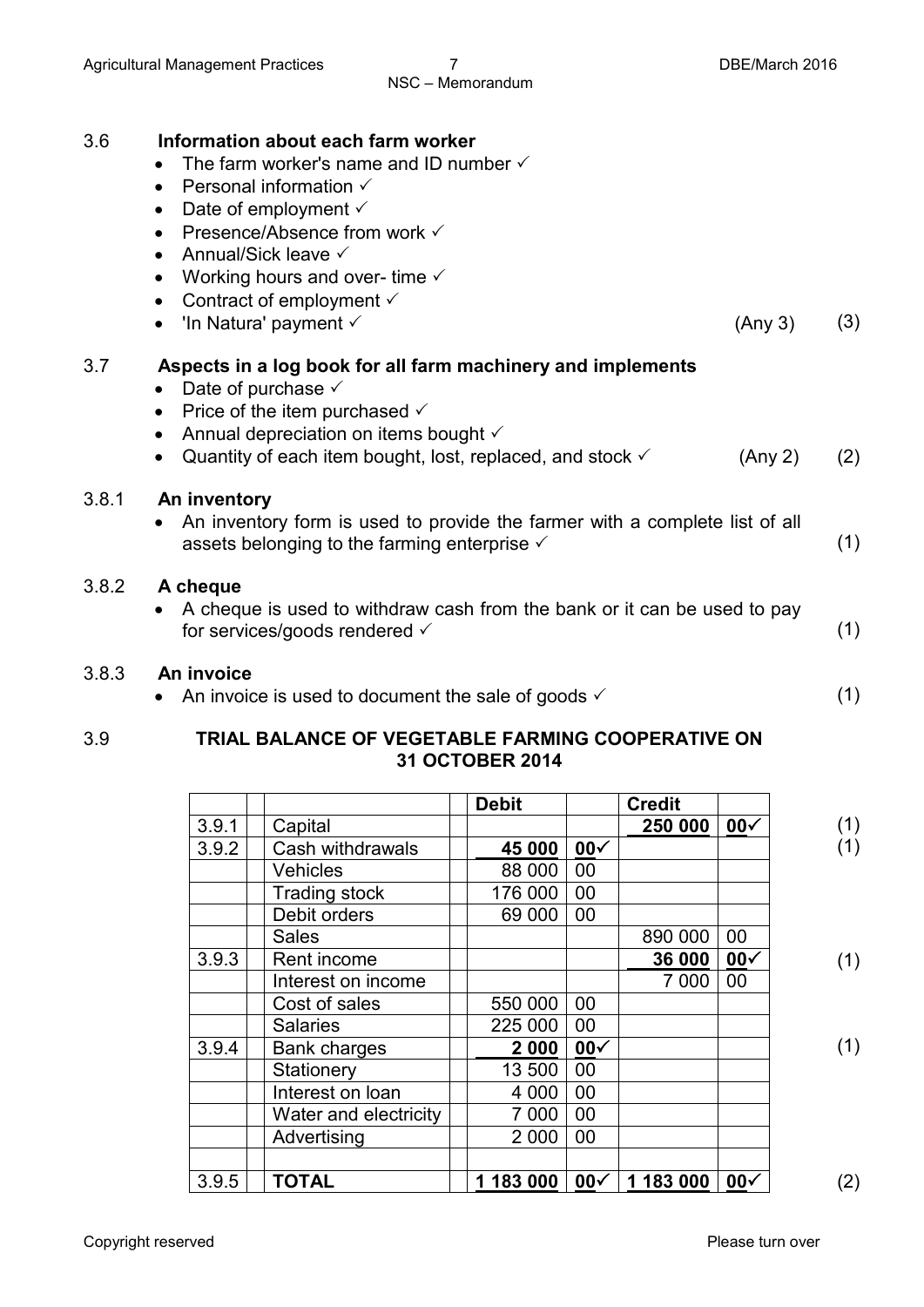| 3.10   | Factors which determine the economic viability of a farm<br>Output per season $\checkmark$<br>$\bullet$<br>Price obtained per unit $\checkmark$<br>$\bullet$<br>Costs of inputs $\checkmark$<br>$\bullet$                                                                                                                       | (Any 2) | (2) |
|--------|---------------------------------------------------------------------------------------------------------------------------------------------------------------------------------------------------------------------------------------------------------------------------------------------------------------------------------|---------|-----|
| 3.11   | Wholesalers and commission agents<br>Wholesalers transfer goods from producers to retailers by handling<br>quantities of product as large as possible at lower prices $\checkmark$<br>Commission agents operate on behalf of wholesalers/producers at a<br>$\bullet$<br>certain percentage as commission $\checkmark$           |         | (2) |
| 3.12.1 | Marketing system<br>Free marketing $\checkmark$                                                                                                                                                                                                                                                                                 |         | (1) |
| 3.12.2 | <b>Marketing aspect</b><br>$\bullet$ C $\checkmark$<br><b>Reasons</b><br>The most intermediaries are used $\checkmark$<br>$\bullet$<br>• The product has been value added $\checkmark$                                                                                                                                          |         | (3) |
|        | 3.12.3 Marketing channel<br>• Farm stall marketing $\checkmark$                                                                                                                                                                                                                                                                 |         | (1) |
| 3.13   | <b>Methods of setting prices</b><br>Cost/Pricing plus % profit √<br>$\bullet$<br>Competition oriented/going rate pricing/Market oriented pricing √<br>$\bullet$<br>Cost plus two times labour/labour plus two times cost V<br>$\bullet$<br>Supply and demand $\checkmark$<br>$\bullet$<br>Break $-$ even $-$ point<br>$\bullet$ | (Any 2) | (2) |
|        | 3.14.1 Calculate gross income<br>• Gross income = 4 ton x 10 ha x R3 000/ton $\checkmark$<br>= R120 000 $\checkmark$                                                                                                                                                                                                            |         | (2) |
| 3.14.2 | Calculate break- even point<br>Yield break even point = $\frac{(FC+VC)}{SP}$<br>Yield break even point = $\frac{(R4\ 000+R2\ 000)}{R3\ 000}$ $\checkmark$<br>$= 2 \tan/ha \checkmark$                                                                                                                                           |         | (2) |
|        |                                                                                                                                                                                                                                                                                                                                 |         |     |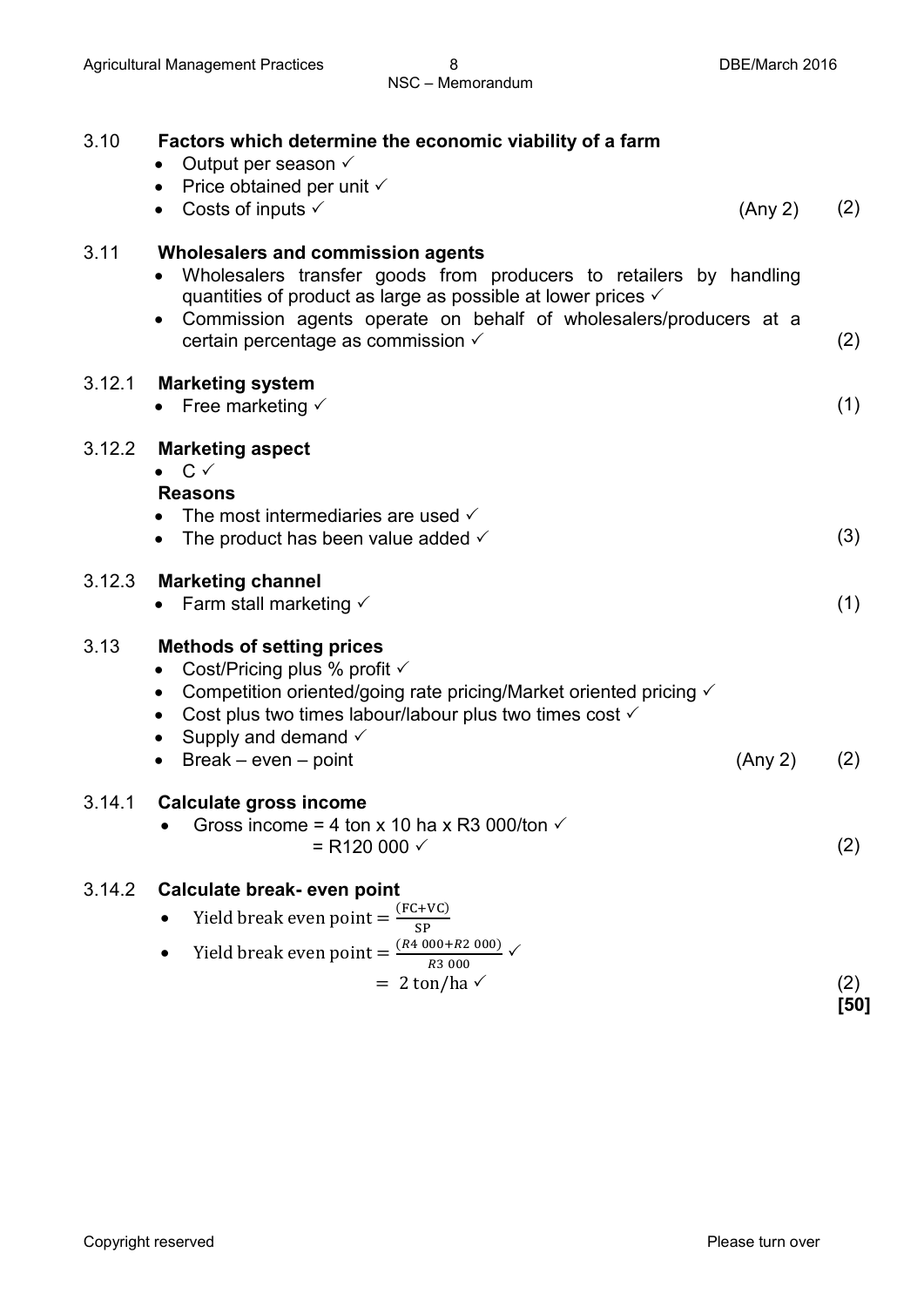#### **QUESTION 4: HARVESTING, PROCESSING, AGRITOURISM AND MANAGEMENT**

#### 4.1 **Importance moisture content at harvesting**

- Moisture contributes to mass according to which payment is done  $\checkmark$
- High moisture content cause produce to be susceptible to fungal attack  $\checkmark$
- High moisture content promotes rotting  $\checkmark$  (Any 2) (2)

#### 4.2. **Tabulate advantages and disadvantages of storing perishable crops**

| <b>Advantages of storing</b><br>perishable crops |                                         | Disadvantages of storing<br>perishable crops |                                    |         |     |
|--------------------------------------------------|-----------------------------------------|----------------------------------------------|------------------------------------|---------|-----|
|                                                  | 4.2.1 Products keep longer $\checkmark$ |                                              | 4.2.1 It is expensive $\checkmark$ |         |     |
|                                                  | 4.2.2   Quality will keep for a         |                                              | 4.2.2 Very expensive $\checkmark$  |         |     |
|                                                  | longer time $\checkmark$                |                                              | Change in taste $\checkmark$       | (Any 1) | (4) |

#### 4.3.1 **Meaning of the term value adding**

• Means taking a raw material and processing it  $\checkmark$ 

**OR**

• Adding something to it to change raw material into a saleable item that would be purchased by a specific group of customers  $\checkmark$  (2)

#### 4.3.2 **Advantages of value adding in agribusiness**

- Increase the prize you get for your raw material/higher income  $\checkmark$
- Available throughout the year  $\checkmark$
- Longer shelf life  $\checkmark$
- You are master of your own destiny/determine the income  $\checkmark$
- Creates goodwill value  $\checkmark$
- Job creation  $\checkmark$  (Any 2) (2)

#### 4.3.3 **Financial sustainability of a value added farming enterprise**

- The farmer identifies a gap in the market and through processing value is added to a raw product  $\checkmark$
- The new value added product can generate an income which may contribute to the financial viability of the farm  $\checkmark$  (2)

#### 4.4.1 **Conditions under which microbes will not survive**

- Environment which is dry  $\checkmark$
- Where temperatures are low (cold)  $\checkmark$
- Where temperatures are very high (heat)  $\checkmark$
- Where there is no oxygen  $\checkmark$
- Where chemicals are present  $(4)$

#### 4.4.2 **Food products from fermentation**

- Yeast products like bread/wine/beer $\checkmark$
- $\bullet$  Vinegar $\checkmark$
- $\bullet$  Cheese $\checkmark$
- Yogurt (Any 2) (2)

Copyright reserved **Please turn over the Copyright reserved** Please turn over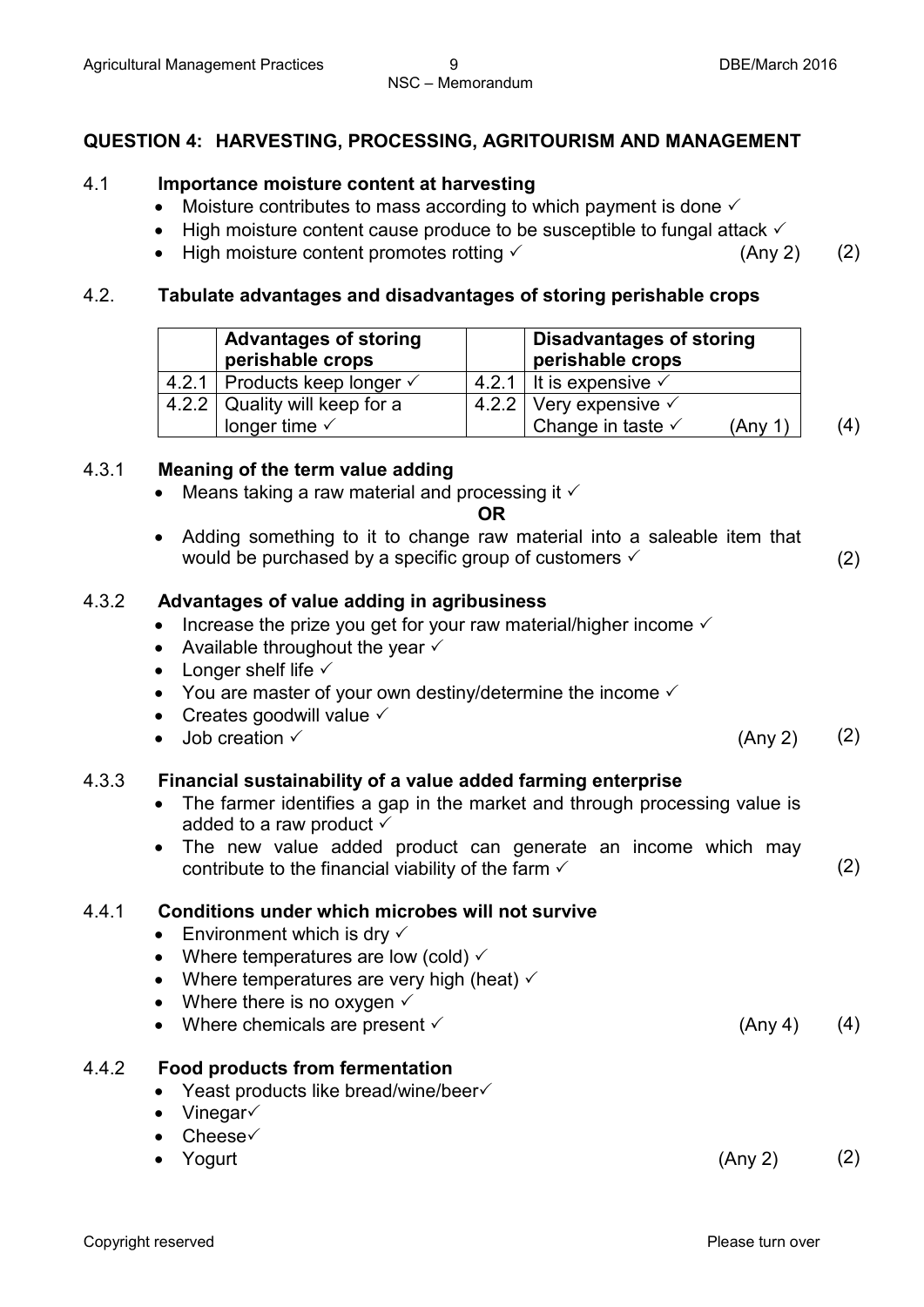• When products from one country is moved/sold to other countries for consumption or use.  $\checkmark$  (1)

#### 4.5.2 **Liability on export products**

- $\bullet$  Latent defects $\checkmark$
- Faulty descriptions $\checkmark$
- Manufacturing defects $\checkmark$
- Faulty shipments $\checkmark$
- Inappropriateness of the article for the purpose  $(2)$  (2)

#### 4.6 **Rules and regulations to be followed during the transport of animals**

- A non-slip floor (of truck or trailer)  $\checkmark$  to prevent animals from falling and hurting themselves  $\checkmark$
- Adequate sidewalls of truck or trailer  $\checkmark$  to prevent animals from falling from vehicle  $\checkmark$
- Height between decks in multi-tier vehicles should be adequate  $\checkmark$  to enable larger animals to stand fully erect and to allow free flow of air  $\checkmark$
- Vehicle must be spacious  $\checkmark$  to ensure the safety of the animals during transportation  $\checkmark$  (8)

#### 4.7 **Role of local communities in agritourism**

#### 4.7.1 **Empowerment of community**

- Community develops its own eco-attraction and provides employment for the whole community  $\checkmark$
- Money spent by tourists filter through to the whole community  $\checkmark$  (2)

#### 4.7.2 **Involvement by community members:**

- Community members must work hand in hand with agritourism operators $\checkmark$
- They must conserve the environment by creating an area which is safe and attractive to tourists  $(2)$

#### 4.7.3 **Awareness of agritourism**

- Individuals become environmentally sensitive and try to preserve indigenous plants  $\checkmark$
- Work towards development of land for agritourism, selling of local craft to tourists and make the area a friendly one  $(2)$

#### 4.8.1 **Steps a farmer has to implement for efficient control**

- Setting standards  $\checkmark$
- Measuring and evaluating achievements  $\checkmark$
- Measurements plus review of variances  $\checkmark$
- Correction to achieve standards  $\checkmark$  (4)